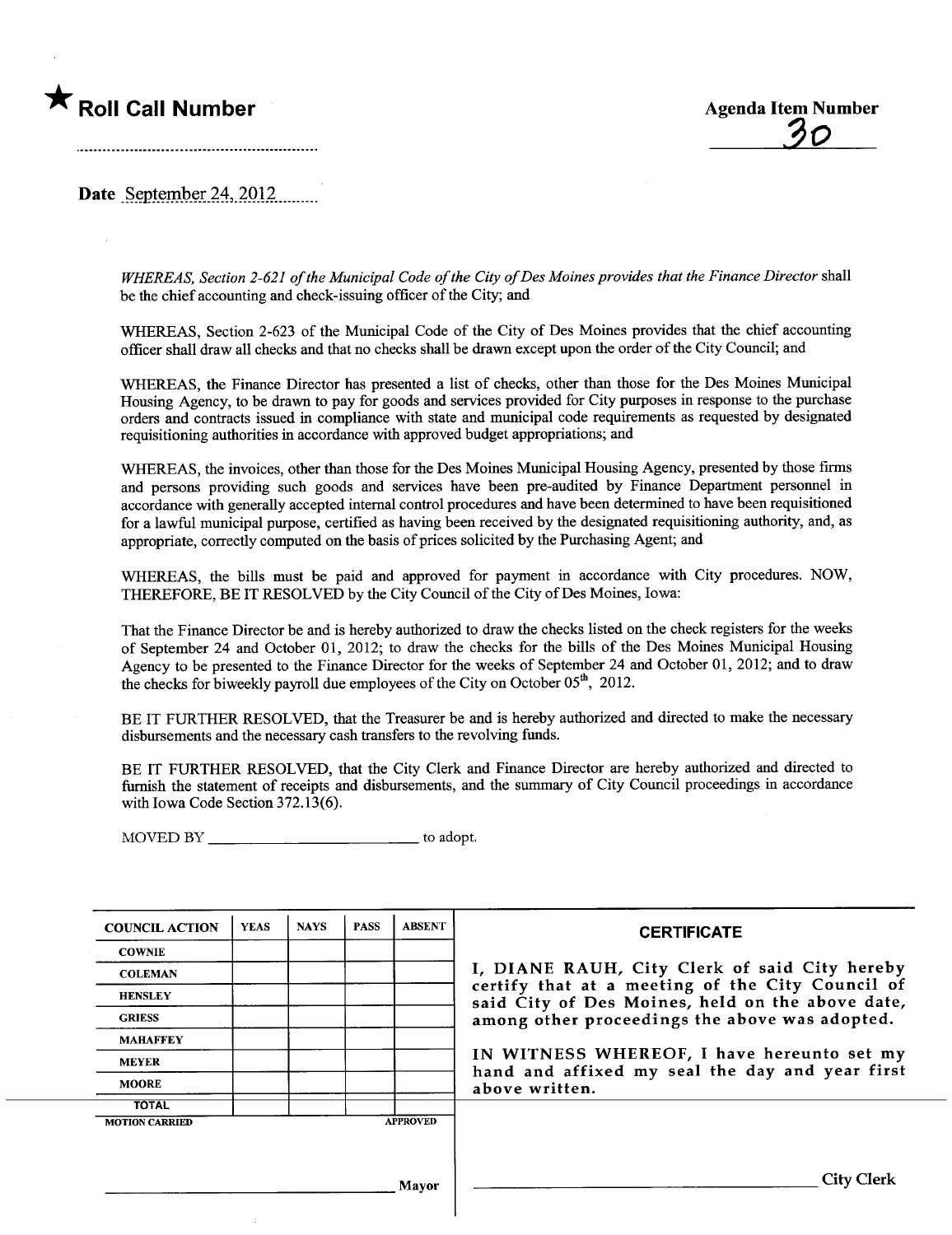#### DES MOINES ENGINEERING DEPARTMENT CONSTRUCTION CONTRACT PARTIAL PAYMENT REQUEST



### For Check Register of September 21, 2012<br>As approved by City Council on September 10, 2012 As approved by City Council on

(Roll Call No. 12-1432)

September 17, 2012 Page No. 1

The work performed associated with the following listed construction contract partial payments has been constructed in substantial compliance with the plans and specifications, and the Engineering Department hereby requests that the Finance Department process payment to the following contractors:

| <b>Activity ID</b> | <b>Project Title</b>                            | <b>Contractor</b>                                                                                           | Partial<br>Payment<br>No. | Partial<br>Payment<br>Amount |
|--------------------|-------------------------------------------------|-------------------------------------------------------------------------------------------------------------|---------------------------|------------------------------|
| 06-2012-002        | 2012 City-wide PCC Pavement Restoration Program | T K Concrete Inc.<br>Tony J. Ver Meer, President<br>1608 Fifield Road<br>Pella, IA 50219                    | 02                        | \$43,236.78                  |
| 09-2012-002        | 2012 Sidewalk Replacement Program               | T K Concrete Inc.<br>Tony J. Ver Meer, President<br>1608 Fifield Road<br>Pella, IA 50219                    | 01                        | \$28,663.80                  |
| 10-2009-012        | Fire Station No. 1 Replacement                  | Oakview dck, LLC<br>Doug White, President<br>Structural Div.<br>1981 "G" Avenue<br>Red Oak, IA 51566        | 10                        | \$663,403.37                 |
| 10-2012-004        | Police Station Boiler Replacement               | The Waldinger Corporation<br>Guy M. Gast, President<br>2601 Bell Avenue<br>Des Moines, IA 50321             | 02                        | \$45,070.82                  |
| 11-2010-006        | Columbus Park & McHenry Park Water Features     | The Hansen Company, Inc.<br>Craig Faber, President<br>5665 Greendale Road, Suite<br>A<br>Johnston, IA 50131 | 02                        | \$175,720.58                 |
| 11-2011-008        | 2012 Park Playground Improvements               | T K Concrete Inc.<br>Tony J. Ver Meer, President<br>1608 Fifield Road<br>Pella, IA 50219                    | 01                        | \$28,687.26                  |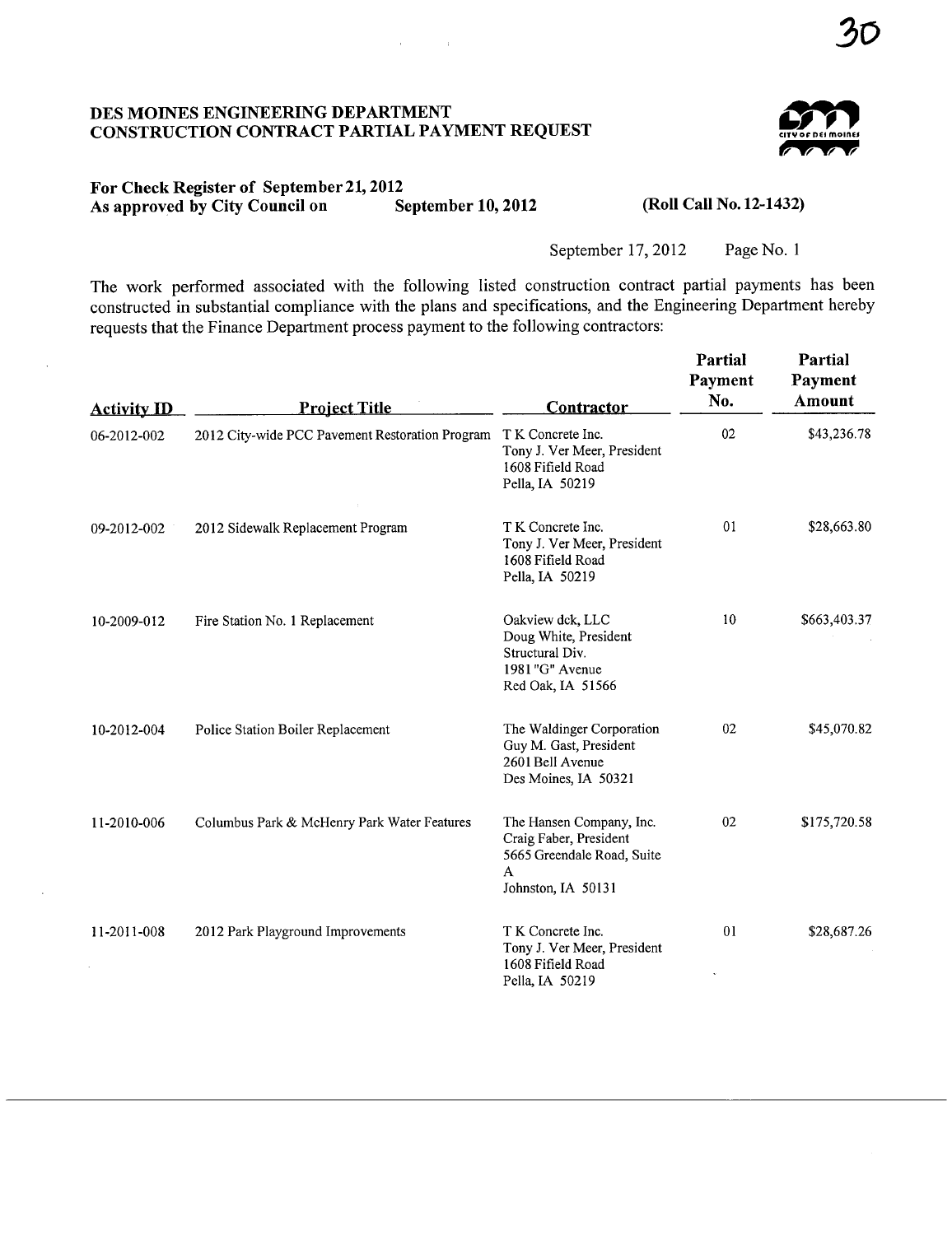#### DES MOINES ENGINEERING DEPARTMENT CONSTRUCTION CONTRACT PARTIAL PAYMENT REQUEST

 $\mathbf{r} = \mathbf{r}$ 

 $\sim$   $^{-1}$ 



#### For Check Register of September 21, 2012<br>As approved by City Council on September 10, 2012 As approved by City Council on

(Roll Call No. 12-1432)

September 17,2012 Page No.2

uested by:<br>
Containing the containing of the contact of the contact of the contact of the contact of the contact of the contact of the contact of the contact of the contact of the contact of the contact of the contact of t <u>جي</u>

Jeb E. Brewer, P.E. Des Moines City Engineer

¡ ec: City Clerk

Requested by: Funds available: Scott E. Sanders "

Des Moines Finance Director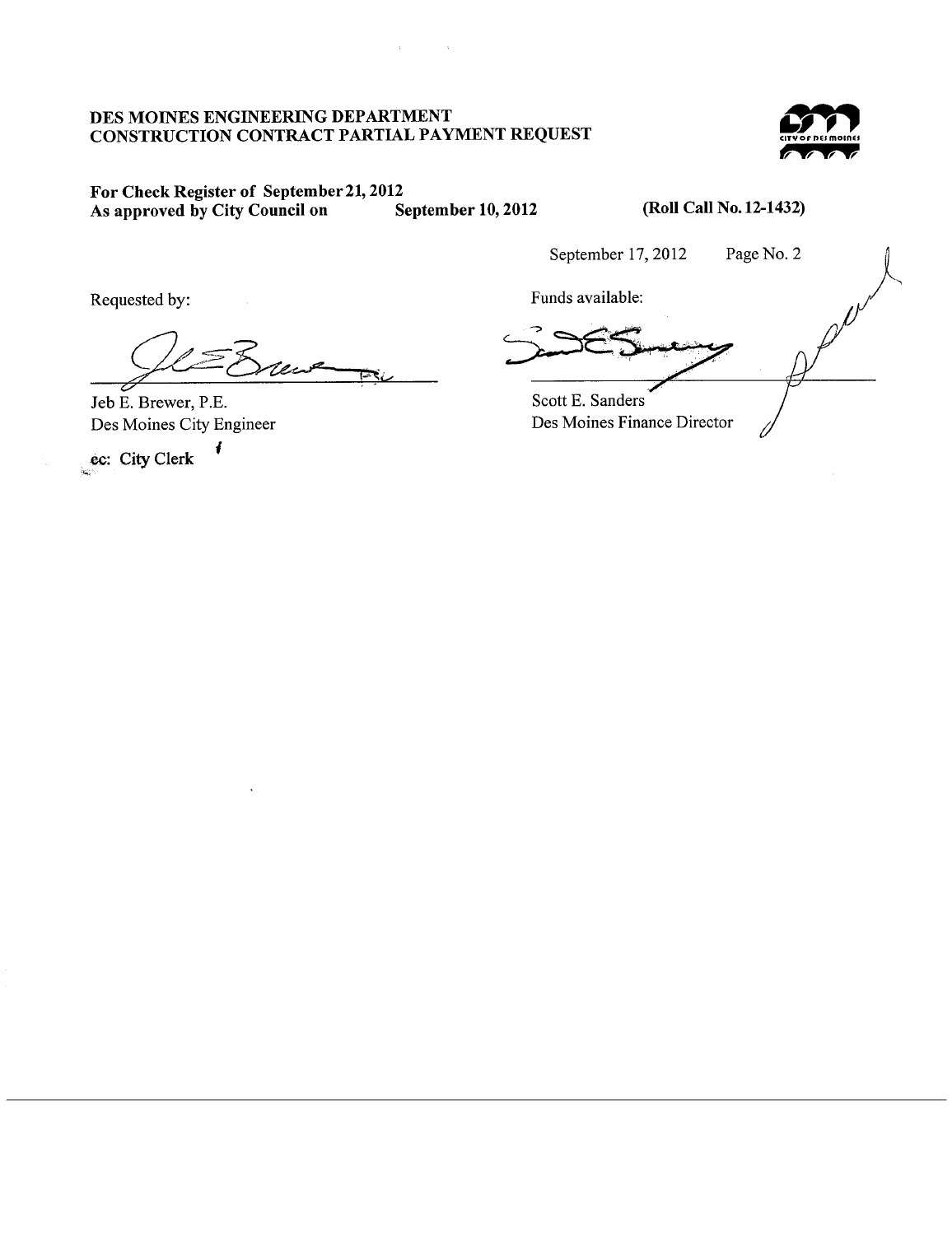# DES MOINS ENGINEERIG DEPARTMENT CONSTRUCTION CONTRACT PARTIAL PAYMENT REQUEST



### For Check Register of September 14, 2012<br>As approved by City Council on September 10, 2012 As approved by City Council on

(Roll Call No. 12-)  $|43\rangle$ 

September 10, 2012 Page No. 1

The work performed associated with the following listed construction contract partial payments has been constructed in substantial compliance with the plans and specifications, and the Engineering Department hereby requests that the Finance Department process payment to the following contractors:

| <b>Activity ID</b> | <b>Project Title</b>                                                                                                                                                                                                                                                               | Contractor                                                                                                                                                 | Partial<br>Payment<br>No. | Partial<br>Payment<br>Amount |  |  |  |  |  |
|--------------------|------------------------------------------------------------------------------------------------------------------------------------------------------------------------------------------------------------------------------------------------------------------------------------|------------------------------------------------------------------------------------------------------------------------------------------------------------|---------------------------|------------------------------|--|--|--|--|--|
| 06-2011-008        | 2011 HMA Pavement Scarification and Resurfacing                                                                                                                                                                                                                                    | Grimes Asphalt & Paving<br>Corp.<br>Kurt Rasmussen, President<br>5550 NE 22nd Street<br>P.O. Box 3374<br>Des Moines, IA 50313                              | 07                        | \$4,557.06                   |  |  |  |  |  |
| 08-2010-008        | Lower Union Park Sewer Separation                                                                                                                                                                                                                                                  | Cramer and Associates, Inc.<br>& Merchants Bonding<br>Company (Mutual)<br>Robert Cramer,<br>President/CAO<br>3100 S.W. Brookside Drive<br>Grimes, IA 50111 | 18                        | \$97,315.66                  |  |  |  |  |  |
|                    | 08-DRI-033<br>NOTE: Make payable to Cramer and Associates, Inc. and send to Cramer and Associates, Inc. at 3100 S.W. Brockside<br>Drive, Grimes, IA 50111; also distribute a copy of payment to Merchants Bonding Company (Mutual), 2100 Fleur<br>Drive, Des Moines, IA 50321-1158 |                                                                                                                                                            |                           |                              |  |  |  |  |  |
| 09-2011-004        | 2011 ADA Sidewalk Ramp Program - Contract 1                                                                                                                                                                                                                                        | T K Concrete Inc.<br>Tony J. Ver Meer, President<br>1608 Fifield Road<br>Pella, IA 50219                                                                   | 06                        | \$44,665.33                  |  |  |  |  |  |
| 11-2007-016        | John Pat Dorrian Trail Renovation                                                                                                                                                                                                                                                  | <b>Elder Corporation</b><br>Jared R. Elder II, President<br>5088 E. University Avenue<br>Des Moines, IA 50327                                              | 01                        | \$140,971.42                 |  |  |  |  |  |
| 11-2008-006        | Woodland Cemetery Entrance Arch                                                                                                                                                                                                                                                    | Jensen Construction<br>Company<br>Kurt E. Rasmussen, Owner<br>5550 NE 22nd Street<br>Des Moines, IA 50313                                                  | 02                        | \$52,740.35                  |  |  |  |  |  |
| 11-2012-002        | 2012 Park Parking Lot ADA Improvements                                                                                                                                                                                                                                             | Grimes Asphalt & Paving<br>Corp.<br>Kurt Rasmussen, President<br>5550 NE 22nd Street                                                                       | 03                        | \$33,222.11                  |  |  |  |  |  |
|                    |                                                                                                                                                                                                                                                                                    | P.O. Box 3374<br>Des Moines, IA 50313                                                                                                                      |                           |                              |  |  |  |  |  |